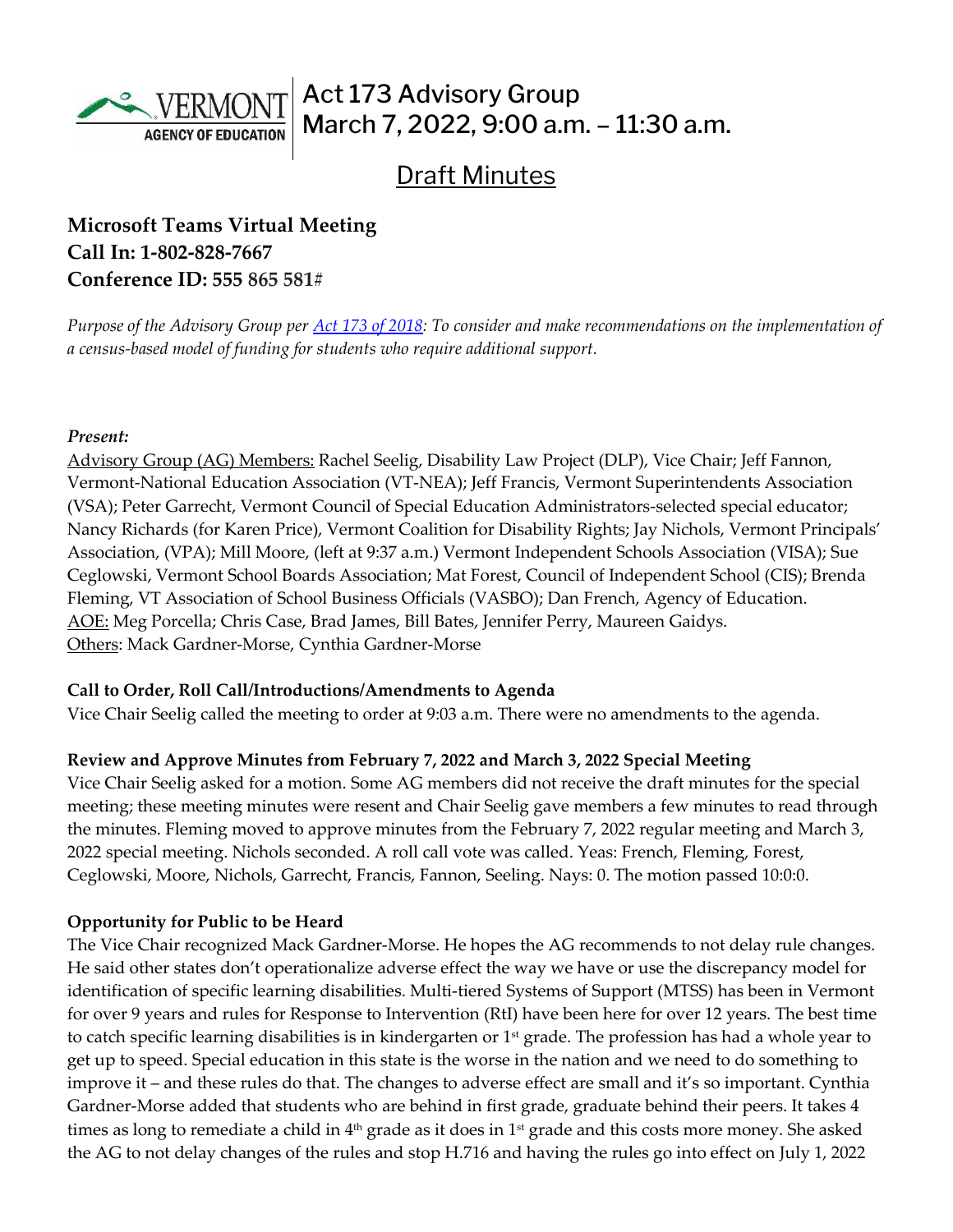as that was considered carefully by wise people in the last two years. Mack spoke about how the State Board of Education (SBE) and AOE have testified that they would not support delay in implementation and that training is available.

**Discussion [House Bill H.716](https://legislature.vermont.gov/Documents/2022/Docs/BILLS/H-0716/H-0716%20As%20Introduced.pdf) and Agency of Education Professional Development Updates -** *Chris Case* Vice Chair Seelig invited Case to address the AG.

Chris Case, AOE spoke about working on two sets of documents based on interest from the AG for AOE to have additional guidance to schools on how to assess Act 173-related needs and how to identify who needs supports. A draft document titled, "Using AOE Tools and Resources to Support Local-level Responses to [Act 173"](https://education.vermont.gov/document/DRAFT-Using%20AOE%20Resources%20to%20Address%20LEA%20173%20Needs-02-07-22) was shared at the February meeting that outlined a process for engagement with existing MTSS. The other set of documents, that are close to finalization, are translating some existing documents for systems levers to something that will facilitate a quantitative needs assessment for those systems levers. Best practices are broken down into binary statements. The goal is to help clarify needs and take advantage of the resources that are available. AOE hopes to get these out soon. They have heard the AG's thoughts and are doing their best to respond.

There was discussion on requests for support following needs assessment, if AOE is prepared to be overwhelmed, what AOE support might look like and how it might vary, identifying schools that are doing it well, reluctance to identify universal best practice, AOE's support has ramped up over the last few months, about 30 Local Education Agencies (LEAs) have engaged in training the last few years, getting a list of LEAs that have/have not reached out for support, concern around sharing this information, using MTSS to strengthen systems through different initiatives, heavy lift will be for classroom teachers (Tier 1), confines of the school day is a barrier, and a [list of MTSS professional learning providers.](https://education.vermont.gov/documents/edu-vtmtss-professional-learning-provider-list) 

Vice Chair Seelig referenced **House Bill H.716** which was introduced in the House. The bill adjusts the methodology for computing the first-year special education grant payment under Act 173 and would delay the implementation of 2362 and 2362.2.5 for a year until July 1, 2023.

James said this came out of a conversation he had several weeks ago with House Education and about a question they had about what the effect would be of going to a census block grant from the current reimbursement model. House Education asked what would happen if they moved the average of the census block grant as they transition up one year – from 2018, 2019 and 2020 average to 2019, 2020 and 2021 average. This had different effects on different districts and he said it resulted in an average of \$4.5 million more to school districts.

Nichols clarified that a vote in favor of this bill is a vote to delay implementation of two special education rules (adverse effect and specific learning disability (SLD)). There was discussion on making changes to this bill that didn't effect implementation, voting yes to support this bill would change how the census block grant is determined and delay implementation, voting to not support this means it would be implemented without delay and the census-based block grant would go into effect with the number from James back in November, legislature could go forward with the bill with or without AG support, the AG could say the rules should go into effect July 1 and the funding should stay as originally stated or vice versa or any combination of the two.